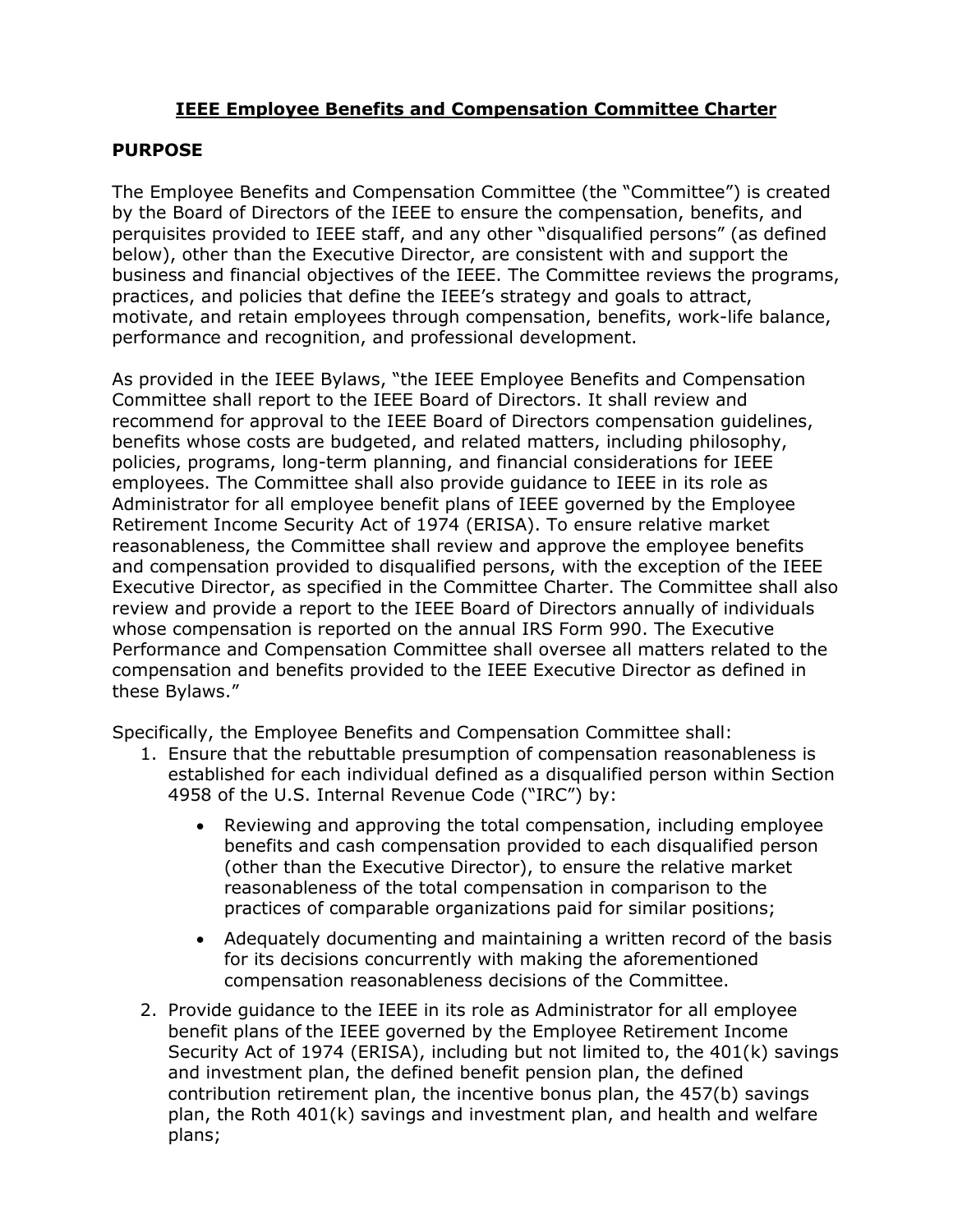- 3. Review reports from and the recommendations of the IEEE Employee Retirement Savings Plans Staff Committee with regard to investment options, investment management and staff investment education;
- 4. Review and annually recommend to the Finance Committee the percentage of budgeted funds set aside for salary increases for eligible IEEE staff members;
- 5. Review and annually recommend to the Finance Committee the amount of incentive bonus funds set aside for eligible IEEE staff members;
- 6. Prepare an annual report for the IEEE Board of Directors on the Committee's activities and the approved compensation paid to individuals whose compensation is reported on the annual IRS Form 990;

#### **DEFINITIONS**

Employee benefits and compensation is comprised of base salary, maximum annual bonus, and retirement benefits, including 401(k) plan defined contribution and company match, and balances in the defined benefit pension plan frozen on 30 June 2007, and any perquisites provided, including health and welfare plans.

"Disqualified persons," are those individuals (staff or volunteers) either who were, at any time during the past five years, or who currently are in a position to exercise substantial influence over the affairs of the IEEE as defined in IRC Section 4958(f)(1) and Treasury Regulations Section 53.4958-3 including, but not limited, to voting members of the Board of Directors, the President, Chief Financial Officer and Treasurer. IEEE employees who are relatives of disqualified individuals are also considered to be disqualified persons.

# **COMMITTEE MEMBERSHIP**

As provided in the IEEE Bylaws, Membership. "The IEEE Employee Benefits and Compensation Committee shall be appointed by the IEEE Board of Directors and shall consist of at least six members, who shall serve three-year staggered terms, which may include up to two Members-at-large who may be non-members of IEEE. At least three members of the committee shall be sitting members of the IEEE Board of Directors. Individuals may be re-appointed to serve one additional term. The Chair shall be an IEEE member, shall serve a one-year term, and shall normally be serving in their second or subsequent year on the EBCC. Officers or other individuals restricted from service on the IEEE Employee Benefits and Compensation Committee shall be specified in the IEEE Employee Benefits and Compensation Committee Charter. Non-members of IEEE who are eligible for appointment as voting members shall be professionals in the field of human resources, compensation, regulatory compliance, employee relations, organizational development, and/or employee benefits and wellness."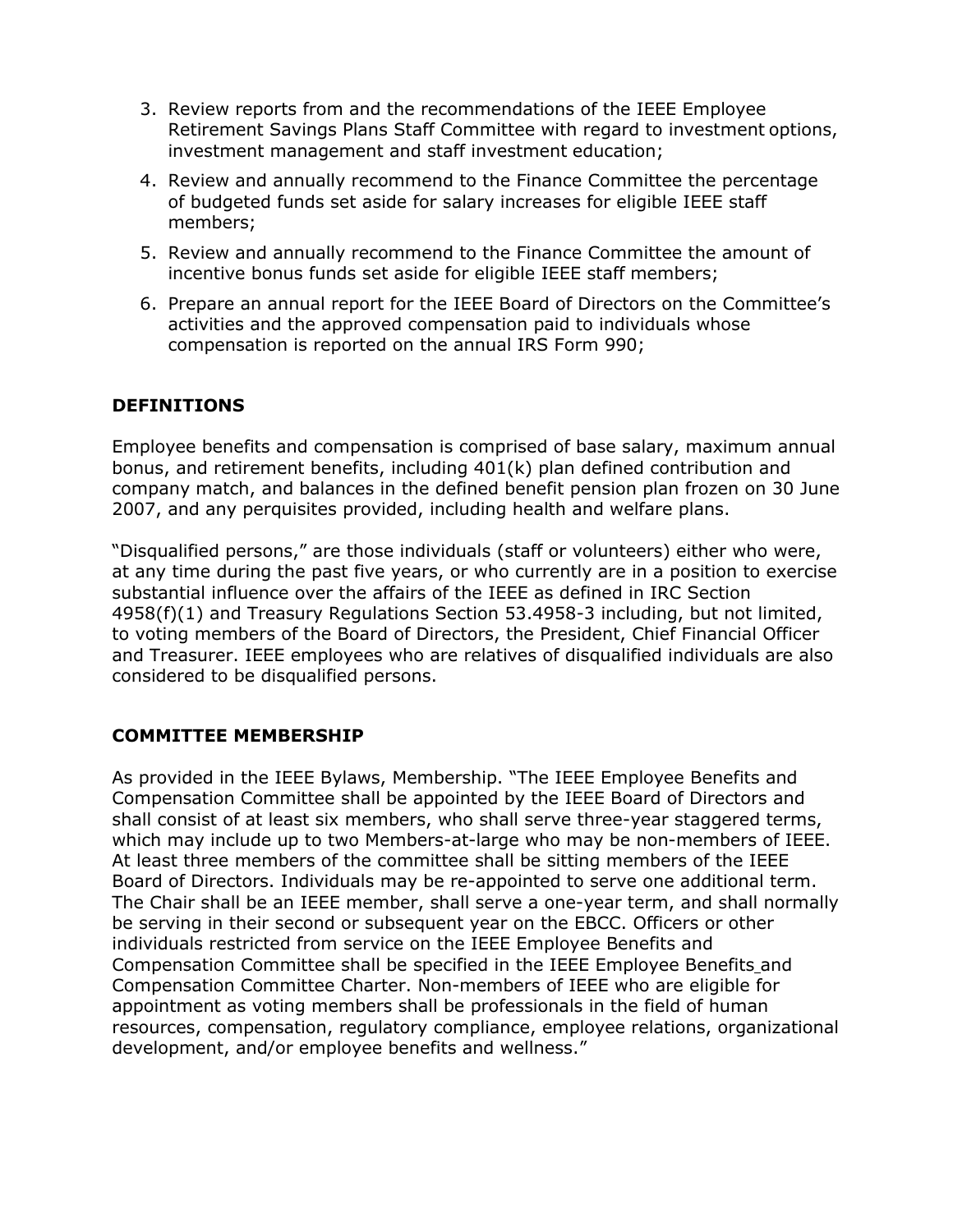To be considered for membership on the Employee Benefits and Compensation Committee:

- An individual must be free from conflict of interest per Section 4958 of the Internal Review Code and with respect to the compensation being reviewed per Treasury Regulation Section 53.4958-6(c)(iii). The following individuals may not serve on the Employee Benefits and Compensation Committee:
	- o The IEEE President
	- o The IEEE Past-President
	- o The IEEE President-Elect
	- o The IEEE Executive Director
	- o The IEEE Treasurer
	- o The IEEE Chief Financial Officer
	- $\circ$  Any other disqualified person receiving compensation from the IEEE
- At least three (3) members must be sitting members of the IEEE Board of Directors. Pursuant to New York law, these Board members shall be the only Committee Members who can vote to approve the market reasonableness of the total compensation of disqualified persons under IRC Section 4958.
- A Member-at-large may be a non-member of the IEEE who shall be a professional in the field of human resources, compensation, regulatory compliance, organizational development and/or employee benefits and wellness; such non-members shall be required to sign a non-disclosure agreement.
- Other members must be members of the IEEE.
- The Chair shall be a member of the IEEE who has normally served at least one year on the Employee Benefits and Compensation Committee.
- The Vice Chair of the Committee shall be selected by the Committee from among the members of the Committee.

To ensure continuity of knowledge and process, Committee members shall serve in staggered three-year terms that begin on 1 January and end on 31 December. Individuals may be re-appointed to serve one additional term.

#### **MEMBER REMOVAL OR RESIGNATION**

Any member of the Employee Benefits and Compensation Committee may be removed from the Committee by the Board of Directors.

Resignation from the Committee shall be made in writing to the Committee Chair with a copy to IEEE President and a copy to the Chair of the Nominations and Appointments Committee.

Vacancies shall be filled by the Board of Directors.